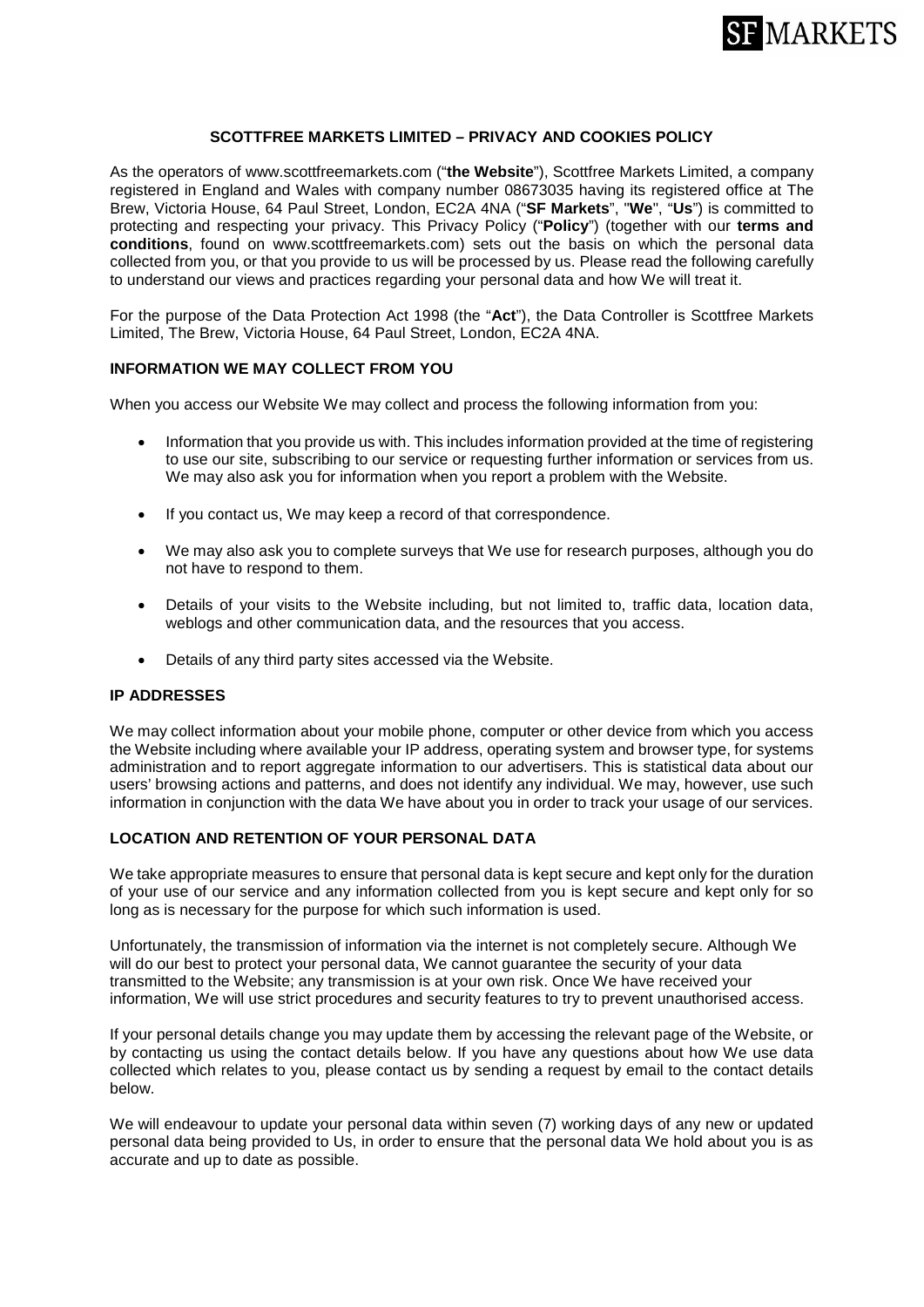

#### **USES MADE OF YOUR INFORMATION**

We use information held about you in the following ways:

- To ensure that content on the Website is presented in the most effective manner for you and for the device(s) you use to access and view the Website;
- To provide you with information, products or services that you request from us or which We feel may interest you. Where We do so, We will only contact you by email;
- To carry out our obligations arising from any contracts entered into between you and Us;
- To allow you to participate in interactive features of the Website, when you choose to do so; and
- To notify you about changes to our service.

In addition to the above uses We may use your information, or permit selected third parties to use your information, to notify you about goods or services which may be of interest to you.

For such uses We will only contact you by electronic means (e-mail) if you have consented to such communication when We collect your data, OR if the contact relates to services similar to those which were the subject of a previous transaction with you.

If you do not want us to use your data in this way, or to pass your details on to third parties for marketing purposes, please confirm this to us in writing by email at enquiries@scottfreemarkets.com. Save insofar as is necessary in order for Us to carry out our obligations arising from any contracts entered into between you and Us, We will not share your data with third parties unless We have procured your express consent to do so.

#### **DISCLOSURE OF YOUR INFORMATION**

We may disclose your personal information to third parties:

- in the event that We sell or buy any business or assets, in which case We may disclose your personal data to the prospective seller or buyer of such business or assets; or
- if We or substantially all of our assets are acquired by a third party, in which case personal data held by us about our customers will be one of the transferred assets; or
- if We are under a duty to disclose or share your personal data in order to comply with any legal obligation, or in order to enforce or apply our Website Terms and Conditions and other agreements; or
- to protect the rights, property, or safety of Scottfree Markets Limited, the Website, our users and any third party we interact with the to provide the website.

## **WHERE WE STORE YOUR PERSONAL DATA**

The data that We collect from you may be transferred to, and stored at, a destination outside the European Economic Area ("EEA"). It may also be processed by staff operating outside the EEA who work for Us or for one of our suppliers. Such staff may be engaged in, amongst other things, the fulfilment of your orders, the processing of your payment details and the provision of support services. By submitting your personal data, you agree to this transfer, storing or processing. We will take all steps reasonably necessary to ensure that your data is treated securely and in accordance with this Policy.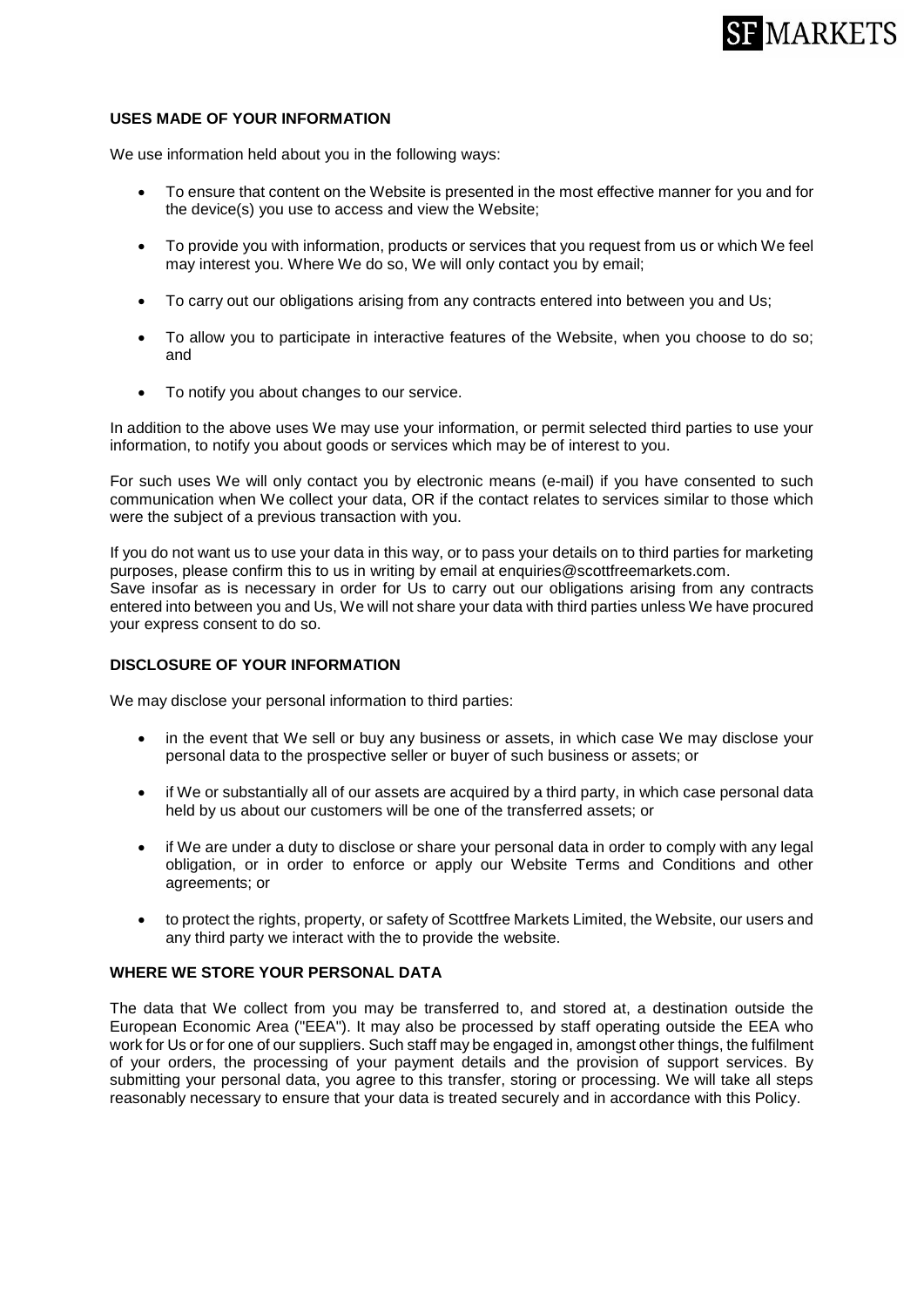

#### **YOUR RIGHTS**

You have the right to ask Us not to process your personal data for marketing purposes. We will usually inform you (before collecting your data) if We intend to use your data for such purposes or if We intend to disclose your information to any third party for such purposes. You can exercise your right to prevent such processing by checking/ticking certain tick boxes We use to collect your data. You can also exercise the right at any time by contacting Us using our contact details set out below.

The Act gives you the right to access information held about you. Your right of access can be exercised in accordance with the Act. Any access request may be subject to a £10 fee to meet our costs in providing you with details of the information We hold about you.

The Website may, from time to time, contain links to and from the websites of our partner networks, advertisers and affiliates. If you follow a link to any of these websites, please note that these websites have their own privacy policies and terms of use and that We do not accept any responsibility or liability for these policies and terms of use. Please check these policies before you submit any personal data to these websites.

#### **CHANGES TO OUR PRIVACY POLICY**

We reserve the right to modify this Policy at any time. Any changes We may make to our Policy in the future will be notified and made available to you through the Website. Your continued use of the services and the Website shall be deemed your acceptance of the varied privacy policy.

### **INFORMATION ABOUT OUR USE OF COOKIES**

Our Website uses cookies to distinguish you from other users of our Website. This helps Us to provide you with a good experience when you browse our Website and also allows Us to improve the Website. By using our Website you agree to our use of cookies as more specifically set out below.

A cookie is a small file of letters and numbers that We store on your browser or the hard drive of your computer if you agree. Cookies contain information that is transferred to your computer's hard drive.

The cookies We use include:

- **"Analytical"** cookies. They allow Us to recognise and count the number of visitors and to see how visitors move around the Website when they are using it. This helps Us to improve the way our Website works, for example, by ensuring that users are finding what they are looking for easily.
- **"Strictly necessary"** cookies**.** These are cookies that are required for the operation of our Website. They include, for example, cookies that enable you to log into secure areas of our Website, use a shopping cart or make use of e-billing services.
- **"Functionality"** cookies**.** These are used to recognise you when you return to our Website. This enables Us to personalise our content for you, greet you by name and remember your preferences (for example, your choice of language or region).
- **"Targeting"** cookies**.** These cookies record your visit to our Website, the pages you have visited and the links you have followed. We will use this information to make our Website and the advertising displayed on it more relevant to your interests. We may also share this information with third parties for this purpose.

Please note that our advertisers may also use cookies, over which We have no control.